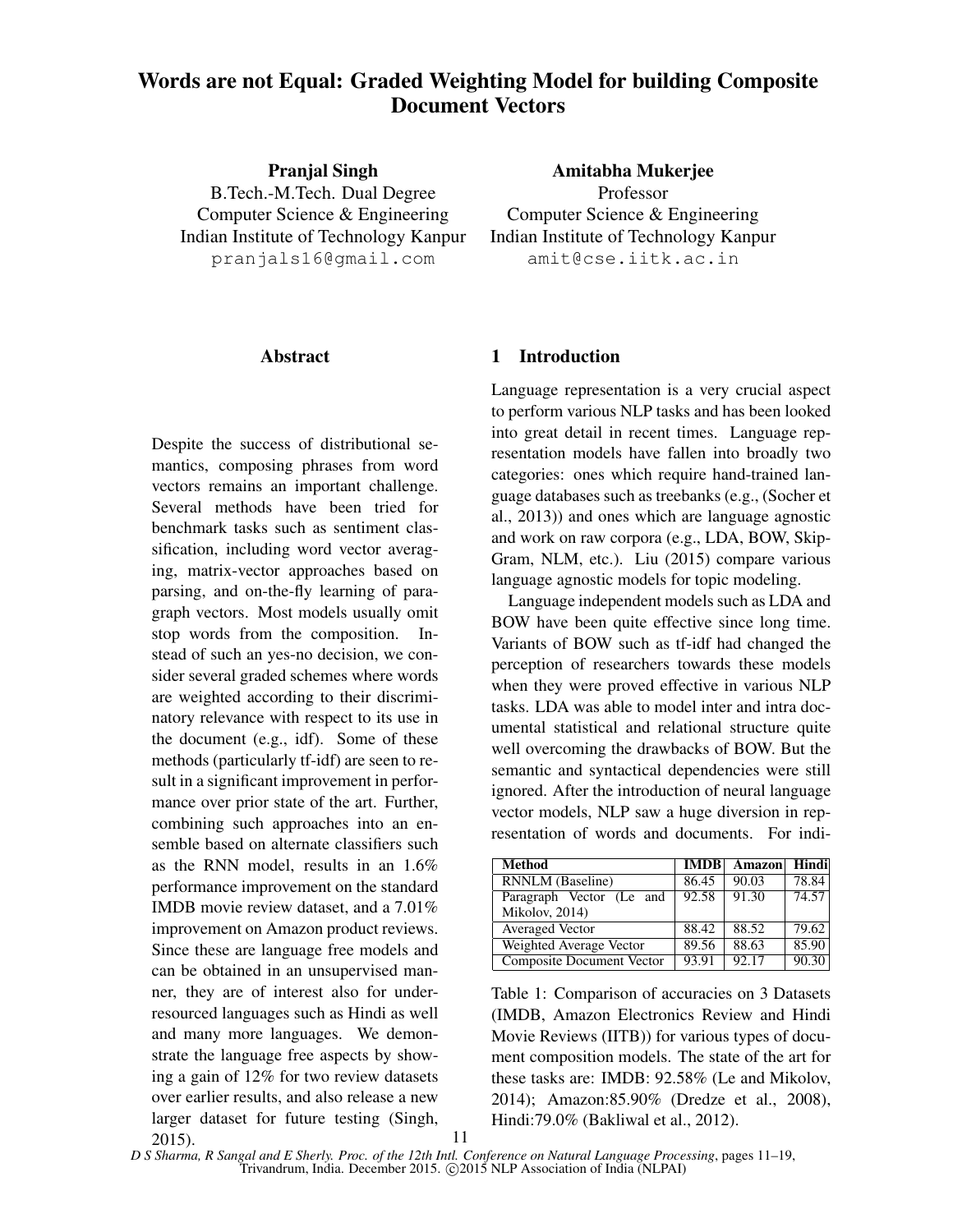vidual words, vectors are obtained via distributional learning, the mechanisms for which varies from document-term matrix factorization (Landauer and Dumais, 1997), various forms of deep learning (Collobert et al., 2011; Turian et al., 2010; Socher et al., 2013), optimizing models to explain co-occurrence constraints (Mikolov et al., 2013b; Pennington et al., 2014), etc. Once the word vectors have been assigned, similarity between words can be captured via cosine distances. The same models have been extended ((Le and Mikolov, 2014)) with new variables to build vector models for sentences and documents. These models include the essence of individual words as well as their relative order in terms of sentence vector which was earlier absent in word vectors. The advantage of these approaches is that they can capture both the syntactic and the semantic similarity between words/documents in terms of their projections onto a high-dimensional vector space; further, it seems that one can tune the privileging of syntax over semantics by using local as opposed to large contexts (Huang et al., 2012).

Some grammarians have been trying to find whether sentence meaning accrues by combining word meanings, or whether words gain their meanings based on the context they appear in (Matilal, 2001). (Turney et al., 2010) give a detailed overview of various vector space models and their composition. A surprising event in Information Theory has higher information content than an expected event (Shanon, 1948). The same happens when we give weights to word vectors. We give more weight to events which evoke surprise and less weight to events which are expected. The most popular weighting concept in this domain is the idea of tf-idf which we have utilized in this work (Refer Table 1).

In this work, we focus on a graded approach to assessing the importance of each word in a compositional models. Graded models such as tf-idf have long been used in NLP, but they do not seem to have been used in word vector composition tasks yet. The intuition is that in discrete cutoff functions, while simple, raise questions regarding threshold (what constitutes a stop word), and do not degrade performance gradually (Fig. 1).

We claim that the document vectors in hand is a much better representation of each document than doing it separately. This can be justified by the fact that we now incorporate contribution  $\hat{d}$ 



Figure 1: Intuition behind the proposed approach is that graded mechanisms for word combination may do better than discrete models that simply reject stop words and treat all other words equally(e.g. averaging methods).

each word as per its importance as well as well as that of document without ignoring tf-idf representation which performs considerably well in tasks such as retrieval. Hence, we call this as composite document vector representation. We then go a step ahead to build an ensemble of our model and recurrent neural network, which essentially has the properties of a generative model, to achieve state-of-the-art result on IMDB movie review dataset (94.19%) and on Amazon electronics reviews dataset with a significant improvement over previous best. The world class results in English clearly indicate the efficacy of our approach and improvements in Hindi depict the deficiency in other models which were used earlier.

## 2 Related Work

#### 2.1 Neural Language Model

Language modeling problem involved using frequency counts of n-grams for so many years but it ignores a large number of n-grams which are not seen while training leading to data sparsity and over-fitting of training data. Also these ngram models along with BOW suffers from the curse of dimensionality. Neural Networks tend to overcome the drawbacks of n-gram models because they can model continuous variables or distributed representation, which is a necessity if we would like to find better generalizations over the highly discrete word sequences (Bengio et al., 2003). Neural language models were introduced by Bengio et al., 2001 (revised in 2003(Bengio et al., 2003)). They build a mapping  $C$  from each word  $i$  of the vocabulary  $V$  to a feature vector  $C(i) \in \mathbb{R}^m$ , m is the number of features; a probability function g over words expressed with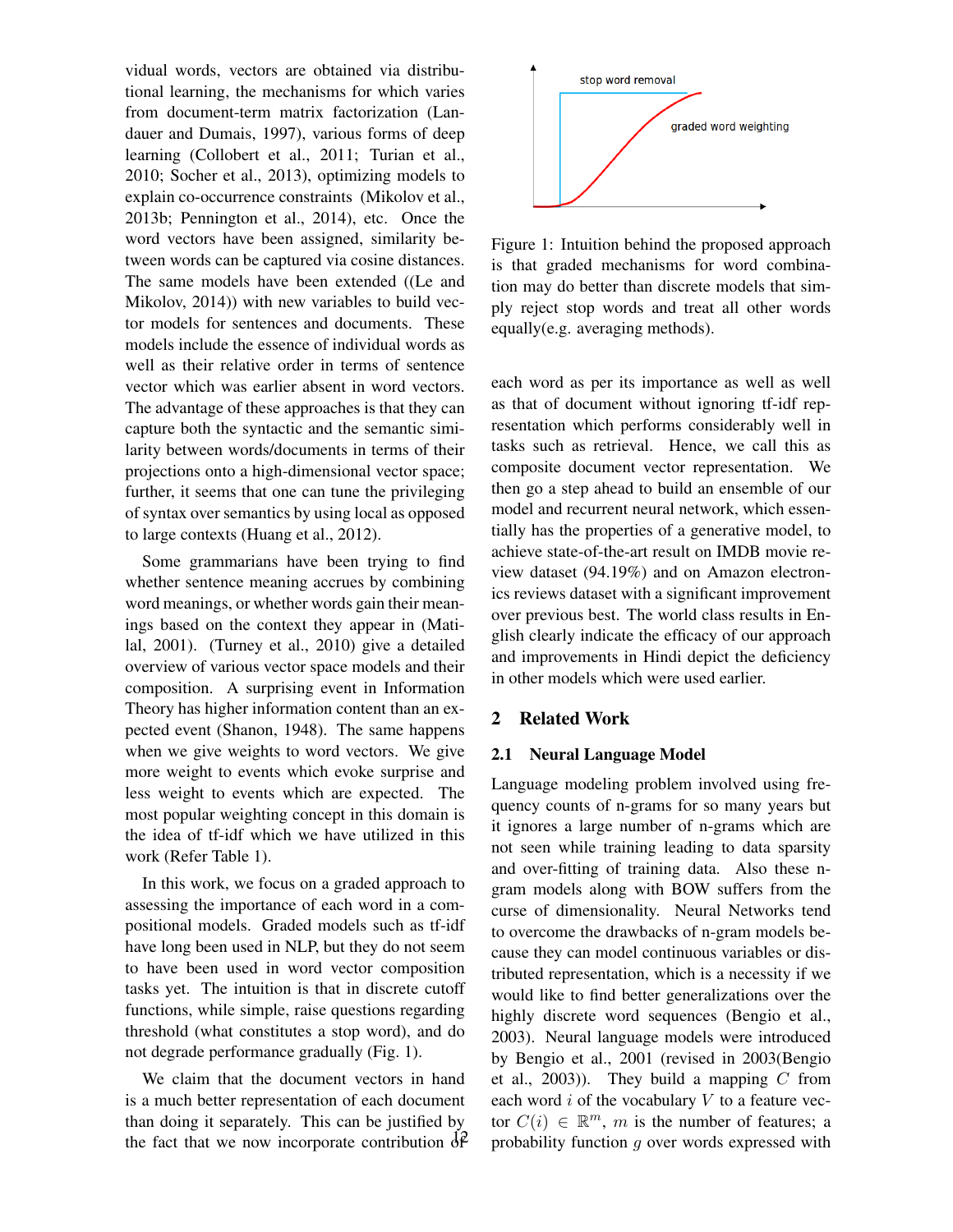C; and finally learn the word vector and parameters of probability function. Morin(2005) proposed a hierarchical model to speed up the training cost by clustering similar words before computing their probability in order to only have to do one computation per word cluster at the output layer of the NN. Le(2011) combined neural networks with n-gram language models in a unified approach. They cluster words to structure the output vocabulary. Mikolov(2010) achieved the best reduction in perplexity by using recurrent neural network which uses the the current input as well as the output of the previous iteration. Mikolov(2011) present several modifications of the original recurrent neural network language model (RNN LM). The present approaches that lead to more than 15 times speedup for both training and testing phases. Collobert(2011) show the use of semi-supervised learning using deep neural networks to perform at the state-of-the-art of various NLP tasks. Wang(2014) propose a word vector neural-network model, which takes both sentiment and semantic information into account. This word vector expression model learns word semantics and sentiment at the same time as well as fuses unsupervised contextual information and sentence level supervised labels. Neelakantan(2014) took word vector models to next level where they proposed multiple embeddings per word. The problem that still remains in hand is that either these models are computationally expensive or they have failed to generalize properly. We, therefore, adopt skipgram model (Mikolov et al., 2013b), details about which have been discussed in next section, because deep network model of Collobert et al.(2008) takes too much time for training (skipgram reduces computational complexity from O(V) to O(log V) (Morin and Bengio, 2005)).

## 2.2 Sentiment Analysis

Majority of the existing work in this field is in English (Pang and Lee, 2008). Medagoda(2013) surveys sentiment analysis in non-English languages while (Sharma et al., 2014) give a summary of work done in Hindi in the field of opinion mining. There have been heuristic based and machine learning based models used in this domain. Heuristic based methods, in general, classify text sentiments on the basis of total number of derived positive or negative sentiment oriented  $\text{fed}^3$  tures. But these models rely heavily on human engineered features which, in general, is a domain and language dependent task. Several groups have attempted to improve the situation by modeling the composition of words into larger contexts (Le and Mikolov, 2014; Socher et al., 2013; Johnson and Zhang, 2014; Baroni et al., 2014).

Pang(2004) achieved an accuracy of 87.2% (Pang et al. 2004) on a dataset that discarded objective sentences and used text categorization techniques on the subjective sentences. Le(2014) use paragraph vector model and obtain 92.6% accuracy on IMDB movie review dataset. More difficult challenges involve short texts with nonstandard vocabularies,as in twitter. Here, some authors focus on building extensive feature sets (e.g. Mohammad et al.(2013); F-score 89.14).

However, most of the work on sentiment analysis in Hindi has not attempted to form richer compositional analyses. For the type of corpora used here, the best results, obtained by combining a sentiment lexicon with hand-crafted rules (e.g. modeling negation and "but" phrases), reach an accuracy of 80% (Mittal et al., 2013). Joshi(2010) compared three approaches: In-language sentiment analysis, Machine Translation and Resource Based Sentiment Analysis. By using WordNet linking, words in English SentiWordNet were replaced by equivalent Hindi words to get H-SWN. The final accuracy achieved by them is 78.1%. Bakliwal(2012) traversed the WordNet ontology to antonyms and synonyms to identify polarity shifts in the word space. Further improvements were achieved by using a partial stemmer (there is no good stemmer / morphological analyzer for Hindi), and focusing on adjective/adverbs (seed words given to the system); their final accuracy was 79.0% for the product review dataset. Mukherjee et al. (2012) presented the inclusion of discourse markers in a bag-of-words model and how it improved the sentiment classification accuracy by 2-4%.

Many approaches seek to improve their performance by combining POS-tags and even parse tree structures into the models for higher accuracies in specific tasks (Socher et al., 2013). One problem in this approach is that of combining the word vectors to build document vectors because of issues in merging parse trees. Also these models are language dependent and computationally very expensive.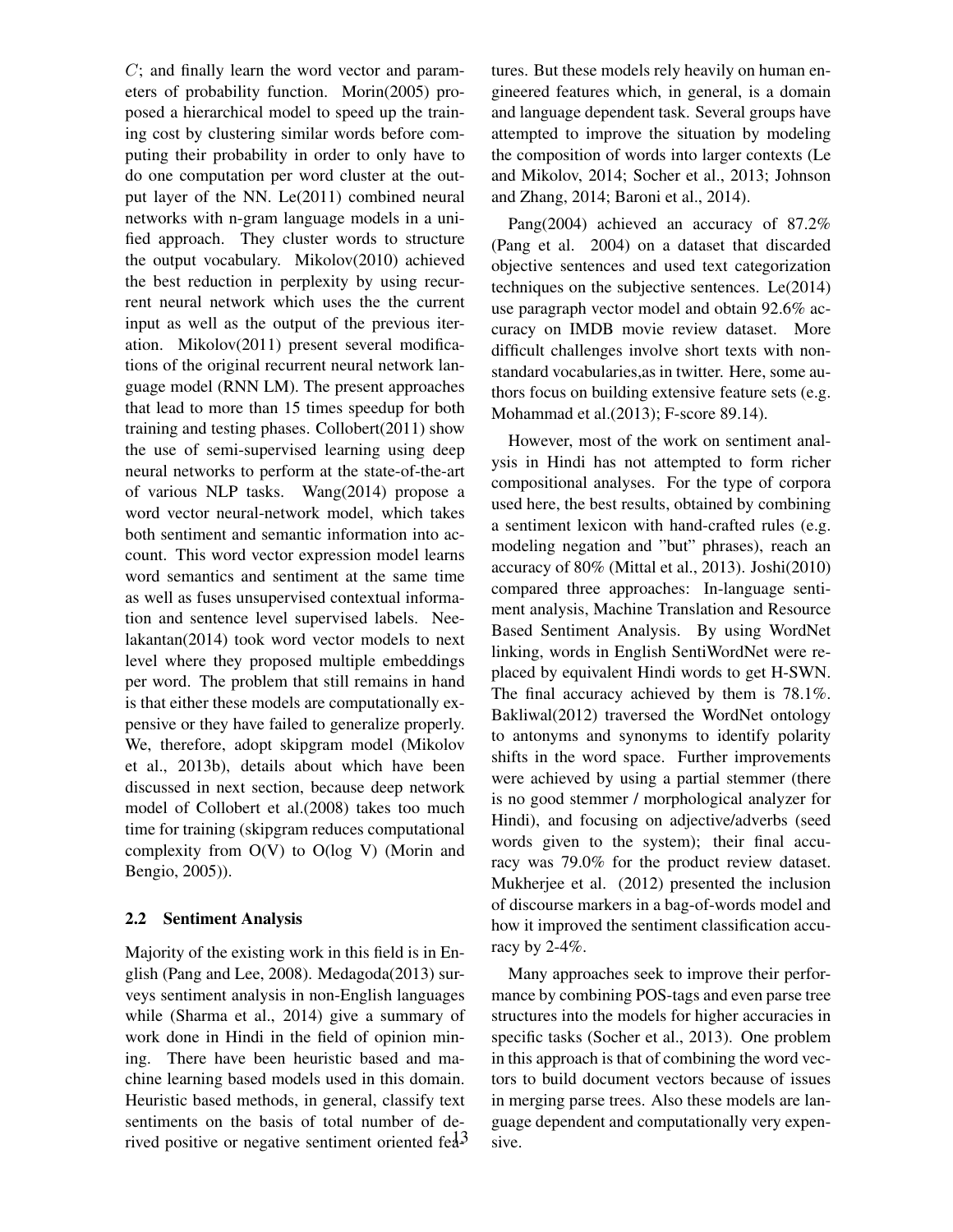# 3 Method

The algorithms and data structures used in this thesis have been introduced and discussed below.

## 3.1 Distributed Representation

Mikolov et al. (2013b) proposed two neural network models for building word vectors from large unlabeled corpora; Continuous Bag of Words(CBOW) and Skip-Gram. In the CBOW model, the context is the input, and one tries to learn a vector for the central word; in Skip grams, the input is the target word and one tries to guess the set of contexts. We have adopted skipgram model to build vector representations for words as it performs better with larger vocabulary.

Each current word acts as an input to a loglinear classifier with continuous projection layer, and predict words within a certain range before and after the current word. The objective is to maximize the probability of the context given a word within a language model:

$$
p(c|w;\theta) = \frac{\exp^{v_c.v_w}}{\sum_{c' \in C} \exp^{v_c.v_w}}
$$

where  $v_c$  and  $v_w \in R^d$  are vector representations for context  $c$  and word  $w$  respectively.  $C$  is the set of all available contexts. The parameters  $\theta$  are  $v_{c_i}$ ,  $v_{w_i}$  for  $w \in V, c \in C, i \in 1, ..., d$  (a total of  $|C| \times |V| \times d$  parameters).

This distributed representation of sentences and documents (Le and Mikolov, 2014) modifies word2vec (Skip-Gram) algorithm to unsupervised learning of continuous representations for larger blocks of text, such as sentences, paragraphs or entire documents. The algorithm represents each document by a dense vector which is later trained and tuned to predict words in the document. In this framework, every paragraph is mapped to a unique vector and id, represented by a matrix  $D$ , which is a column matrix. Every word is mapped to a unique vector and word vectors are concatenated or averaged to predict the context, i.e., the next word.

The paragraph vector is shared across all contexts generated from the same paragraph but not across paragraphs. The word vector matrix W, however, is shared across paragraphs. i.e., the vector for "good" is the same for all paragraphs. The paragraph vector represents the missing information from the current context and can act as a memory of the topic of the paragraph. The advantage of using paragraph vectors is that they inherit the property of word vectors, i.e., the semantics of the words. In addition, they also take into consideration a small context around each word which is in close resemblance to the n-gram model with a large n. This property is crucial because the ngram model preserves a lot of information of the sentence/paragraph, which includes the word order also. This model also performs better than the Bag-of-Words model which would create a very high-dimensional representation that has very poor generalization.

Our model incorporates property of document vector as well as property of word vectors to build an enhanced representation of documents without ignoring the properties of tf-idf representation.

## 3.2 Semantic Composition

The Principle of Compositionality is that meaning of a complex expression is determined by the meaning of its parts or constituents and the rules which guide this combination. It is also known as *Frege's Principle*. In our case, the constituents are word vectors and the expression in hand is the sentence/document vector. For example,

*The movie is funny and the screenplay is good*

| Composition                        | Accuracy |
|------------------------------------|----------|
| Multiplication                     | 50.30    |
| Average                            | 88.42    |
| <b>Idf Graded Weighted Average</b> | 89.56    |

Table 2: Results of Vector Composition with different Operations

Analyzing the results from Table 2, we observed that when we deal with large number of features, there is a presence of large number of *zeros* and presence of a single zero in a feature will make that features contribution zero in the final vector, which happens in our case and thus multiplicative composition fails.

We, therefore, adopt both simple and idf weighted average methods in our work. The advantage with addition is that, it doesnot increase the dimension of the vector and captures high level semantics with ease. In fact, (Zou et al., 2013) have used simple average to construct phrase vectors which they have later used to find phrase level similarity using cosine distance.

(Mikolov et al., 2013c) showed that relations between words are reflected to a large extent in the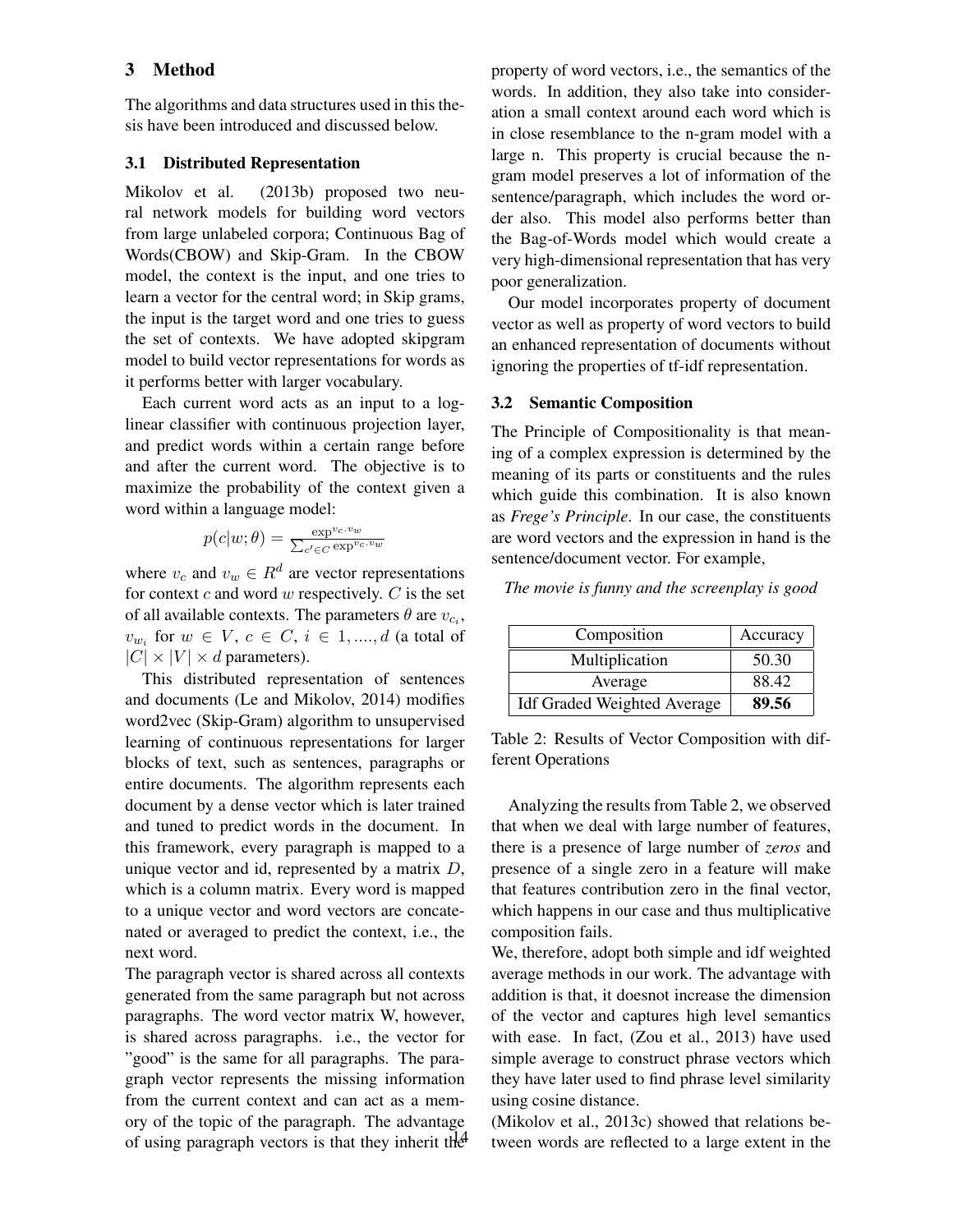offsets between their vector embeddings. They also use additive composition to reflect semantic dependencies.

#### *queen - king* ≈ *woman - man*

(Blacoe and Lapata, 2012) clearly show that vectors of Neural Language Model and Distributed Model when used with additive composition outperform those with multiplicative composition in Paraphrase Classification task. DM vectors outperform by nearly giving accuracy difference of 6%. They also perform very well on Phrase similarity tasks.

We, therefore, propose graded weighting schema for better composition of vectors which is described below.

## 3.2.1 Graded Weighting

We describe two approaches to incorporate graded weighting into word vectors for building document vectors. Let  $v_{w_i}$  be the vector representation of the  $i^{th}$  word. Then document vector  $v_{d_i}$ for  $i^{th}$  document is:

$$
v_{d_i} = \left\{ \begin{array}{ll} 0 & w_k \in \textit{stopwords} \\ \sum\limits_{w_k \in d_i} v_{w_k} & w_k \notin \textit{stopwords} \end{array} \right.
$$

The above equation is 0-1 step-function which ignores contribution of all stop words. Now we propose another schema which weighs the contribution of each word while building document vector with a graded approach. We define  $\mathrm{id} f(t, d) =$  $\log(\frac{|D|}{df(t)})$  where t is the term, d is the document and other notations are same as in previous subsection. The new document vector representation considering this graded schema is:

$$
v_{d_i} = \begin{cases} 0 & idf(w_k, d_i) \le \delta \\ \sum_{w_k \in d_i} idf(w_k, d_i). v_{w_k} & otherwise \end{cases}
$$

where  $\delta$  is a pre-defined threshold below which the word has no importance and above which the *idf* terms gives importance to that particular word.

Till date, everyone has ignored how to effectively use vector composition techniques and as a result, this area has seen very less attention. But we have successfully used *idf* values to give weights to word vectors and hence obtain much better sentence/document vectors. The advantage of this model is that once we obtain *idf* values from training corpus, we can directly use it with test corpus without any additional computation. The results (see 4.3) obtained by using this technique clearly demonstrate how effective it is for tasks such as sentiment analysis.

## 3.3 Composite Representation

This experiment redefined document representation in NLP used for sentiment classification. It has the property of including both syntactic and semantic properties of a piece of text. The limitations of skip-gram word vectors have been fulfilled by document vectors and hence we achieve stateof-the-art results on IMDB movie review dataset as well as amazon electronics review dataset.

We first generated  $n$ -dimensional word vectors by training skip-gram model on the datasets. We then assigned weights to word vectors for each document to create document vectors. This now acts as a feature set for that particular document. We then created *tf-idf* vectors for each document. This can be seen as a vector representation of that particular document. We then concatenated these document vectors with document vectors obtained after training the desired dataset separately with the model proposed in (Le and Mikolov, 2014). Discrimination weighted vectors give a great boost to classification accuracies on various datasets and hence justifies our claim.

# 3.4 Dimensionality Reduction

Dimensionality Reduction is the process of reducing the number of random variables in such a way that the remaining variables effectively reproduce most of the variability of the dataset. The reason for using such techniques is because of the *curse of dimensionality* which is a phenomena that occurs in high-dimension but doesn't occur in lowdimension.

Table 3 summarizes how feature selection has improved classification accuracy on the 700 Movie review dataset. With ANOVA-F, we selected around 4k features but with PCA, this number was just 50. So, the low accuracy with PCA can be attributed to the fact that we may have lost some important features in low dimension. Also, PCA cannot work with size of dimension d >*size of learning set*. This sharp decrease in accuracy in both cases happens because ANOVA-F selects features with larger variance across group and thus reduces noise to a larger extent whereas PCA reduces angular variance which is not effective in this case due to the distribution of data points in high-dimensional space.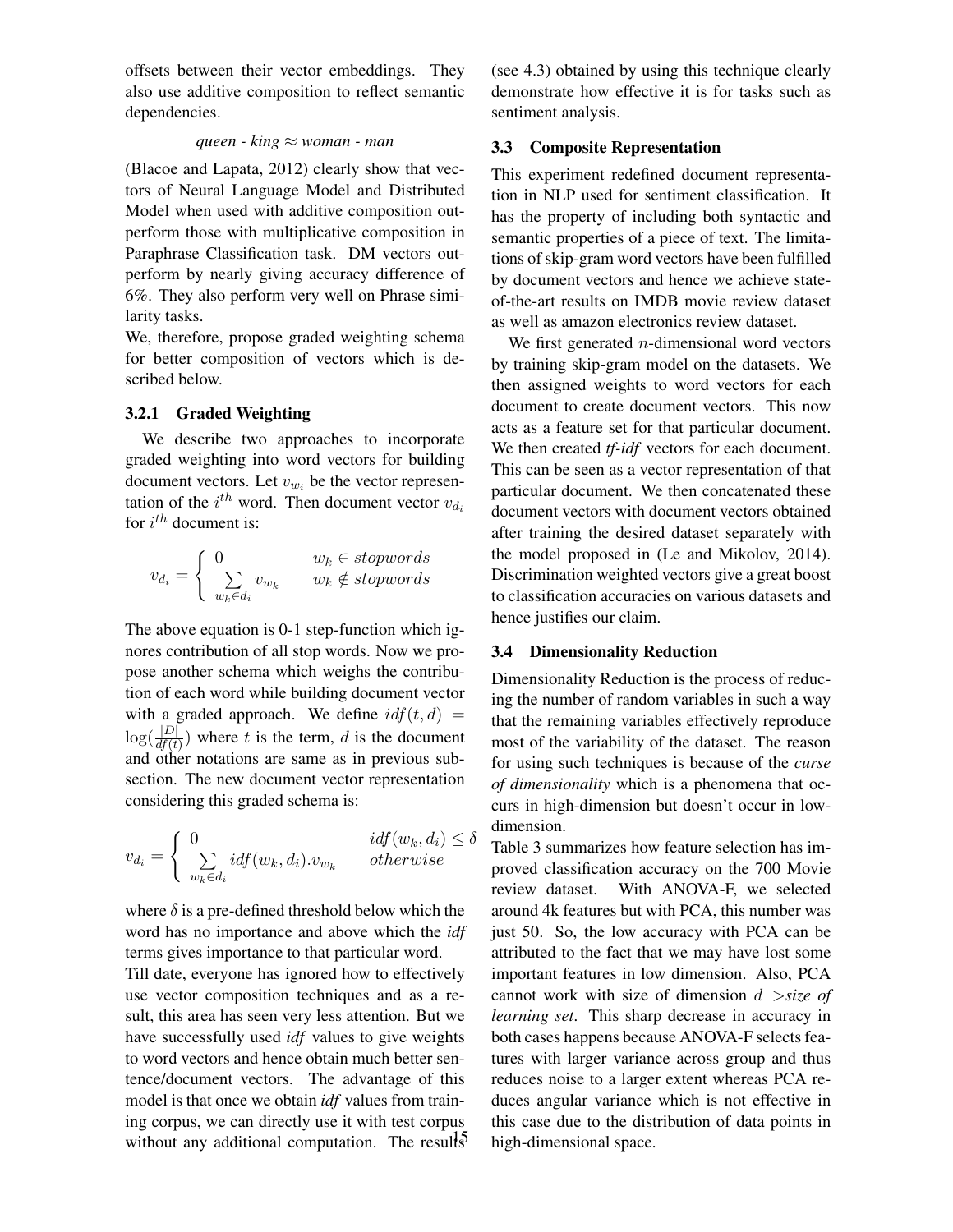| <b>Method</b>                | <b>Feature</b><br><b>Selection</b> | Accuracy           |
|------------------------------|------------------------------------|--------------------|
|                              | None                               | 74.57              |
| Document Vector + tfidf      | $PCA(n=50)$                        | $76.\overline{33}$ |
|                              | <b>ANOVA-F</b>                     | 88.07              |
| Weighted Word Vector + tfidf | None                               | 76.43              |
|                              | <b>ANOVA-F</b>                     | 90.37              |
|                              | $PCA(n=50)$                        | 78.61              |

Table 3: Accuracies on our newly released 700- Movie Review Dataset

This newly released dataset is much larger than previous standard dataset and very less focused towards sentiment of the review.

# 4 Experiment

In this section, we describe the experiments and analyze the results.

## 4.1 Datasets

We have used 3 datasets for experiments in Hindi and 5 for English. All the datasets including our self created Hindi dataset are described below.

We experimented on two Hindi review datasets. One is the Product Review dataset (LTG, IIIT Hyderabad) containing 350 Positive reviews and 350 Negative reviews. The other is a Movie Review dataset (CFILT, IIT Bombay) containing 127 Positive reviews and 125 Negative reviews. Each review is around 1-2 sentences long and the sentences are mainly focused on sentiment, either positive or negative.

Our 700-Movie Review Corpus in Hindi contains movie reviews from websites such as *Dainik Jagran* and *Navbharat Times*. The movie reviews are longer than the previous corpus and contains subjects other than sentiment. There are in total 697 movie reviews from both the websites. The statistics compiled is described below.

For experiments in English, we trained on IMDB movie review dataset (Maas et al.(2013)) which consists of 25,000 positive and 25,000 negative reviews. It also contains an additional 50,000 unlabeled documents for unsupervised learning.

| <b>Positive Reviews</b>     | 356 |  |
|-----------------------------|-----|--|
| <b>Negative Reviews</b>     | 341 |  |
| <b>Total Reviews</b>        | 697 |  |
| 29.7 sentences per document |     |  |
| 494.6 words per document    |     |  |
|                             |     |  |

Table 4: Statistics of Movie Reviews of the 700- Movie Reviews Dataset 16

The Trip Advisor Review dataset contains around 240K reviews (206MB) from hotel domain. Reviews with overall rating  $\geq =3$  were annotated as positive and those with overall rating <3 were annotated as negative. The dataset was split into 80-20 ratio for training and testing purpose.

We also took amazon reviews for our experiments. Reviews with overall rating  $>=3$  were annotated as positive and those with overall rating <3 were annotated as negative. The dataset was split into 80-20 ratio for training and testing purpose. There were 3 review datasets: Electronics dataset consists of 1,241,778 reviews, Watches Dataset consists of 68,356 reviews and MP3 Dataset consists of 31,000 reviews.

#### 4.2 SkipGram or CBOW

We present an interesting experiment to demonstrate that skipgram indeed performs better than CBOW. SkipGram model tends to predict a context given a word whereas CBOW model predicts a word given a context. It seems intuitive and also from observation (Mikolov et al., 2013a) that SkipGram will perform better on semantic tasks and CBOW on syntactic tasks. We now try to evaluate how they differ on classification accuracies on the two datasets: *Watches* and *MP3*. Figure 2 show that skipgram outperforms CBOW on sentiment classification task. It can be justified by the fact that sentiment inclination of a document is more oriented towards semantics of that document rather than just syntax and our results clearly demonstrate this fact.



Figure 2: Variation of Accuracy with skipgram and cbow on Watches and MP3 Datasets.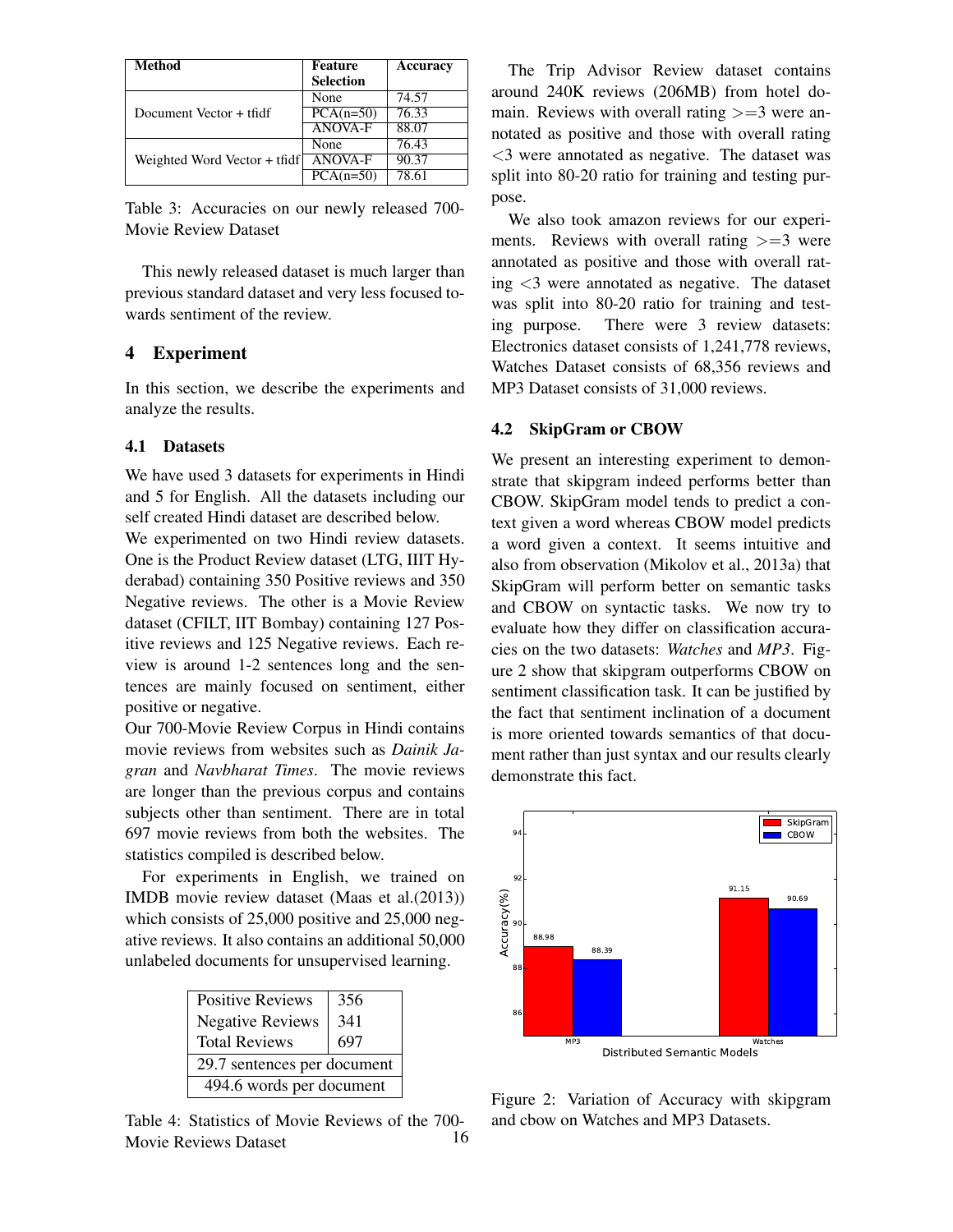| Method                                  | <b>Accuracy</b> |
|-----------------------------------------|-----------------|
| Maas et al. $(2011)$                    | 88.89           |
| NBSVM-bi (Wang & Manning, 2012)         | 91.22           |
| NBSVM-uni (Wang & Manning, 2012)        | 88.29           |
| SVM-uni (Wang & Manning, 2012)          | 89.16           |
| Paragraph Vector (Le and Mikolov(2014)) | 92.58           |
| Weighted WordVector+Wiki(Our Method)    | 88.60           |
| Weighted WordVector+TfIdf(Our Method)   | 90.67           |
| <b>Composite Document Vector</b>        | 93.91           |

Table 5: Results on IMDB Movie Review Dataset

Table 5 summarizes the results obtained by others and by us on the IMDB movie review dataset. We have gone above the previous best (Le and Mikolov, 2014) by a margin of 1.33% using discrimination weighting. The main contributor for improvement in results is our new document vector which overcomes the weaknesses of BOW and document vectors taken separately.

| <b>Method</b> | Weight                      | Accuracy(1) | Accuracy(2) |
|---------------|-----------------------------|-------------|-------------|
| $0 - 1$       |                             | 93.84       | 93.06       |
| Weighting     |                             | 93.91       | 93.18       |
|               | $\mathcal{D}_{\mathcal{A}}$ | 93.89       | 93.17       |
|               | 2.5                         | 93.87       | 93.16       |
| Graded idf    | $2.\overline{8}$            | 93.86       | 93.16       |
| Weighting     |                             | 93.86       | 93.22       |
|               |                             | 93.83       | 93.12       |
|               |                             | 93.75       | 93.03       |

Table 6: Results on IMDB Movie Reviews using Various Weighting Techniques(Composite Document Vector);Accuracy(2) is when we exclude tfidf features

Tables 6 demonstrate the effectiveness of our proposed graded weighting technique. Without *tfidf* features, our proposed method performs better in the graded idf weighting case and when we include *tf-idf* features, 0-1 weighting perform better than idf graded technique and both perform better than the previous state-of-the-art. We see that with larger weights there is a decrease in accuracy and that is because we are now filtering out more words which are important while building document vector. Table 7 is a further improvement in results once we incorporate predictions of RNNLM and Composite document vector model together(voting ensemble). Here, we first trained a *RNNLM* and then obtained predictions on test reviews in terms of probability. We trained Linear SVM classifier using new Document Vectors and then obtained predictions on test reviews. We then merged these two predictions using a voting based approach to obtain final classification. 17

| Method                            | Accuracy |
|-----------------------------------|----------|
| Composite Document Vector         | 93.91    |
| Composite Document Vector + RNNLM | 94.19    |
| (Our Method)                      |          |

Table 7: Results on IMDB Movie Review Dataset

Table 8 presents result of experiment conducted on famous Amazon electronics review dataset (Leskovec and Krevl, 2014). Our vector averaging method alone has beaten previous best by 3.3%.

| <b>Features</b>                        | Accuracy |
|----------------------------------------|----------|
| (Dredze et al., 2008)                  | 85.90    |
| Max Entropy (Dredze et al., 2008)      | 83.79    |
| WordVector Averaging(Our Method)       | 88.63    |
| Composite Document Vector (Our Method) | 92.17    |
| Composite Document Vector + RNNLM      | 92.91    |

Table 8: Results on Amazon Electronics Review Dataset

| <b>Features</b>           | Accuracy(1) | Accuracy(2) |
|---------------------------|-------------|-------------|
| WordVector Averaging      | 78.0        | 79.62       |
| WordVector+tf-idf         | 90.73       | 89.52       |
| WordVector+tf-idf without | 91.14       | 89.97       |
| stop words                |             |             |
| Weighted WordVector       | 89.71       | 85.90       |
| Weighted WordVector+tfidf | 92.89       | 90.30       |

Table 9: Accuracies for Product Review and Movie Review Datasets.

Table 9 represents the results using five different techniques for feature set construction. We see that there is a slight improvement in accuracy on both datasets once we remove stop-words but the major breakthrough occurs once we used weighted averaging technique for construction of document vectors from word vectors.

| <b>Experiment</b>       | <b>Features</b>   | Accuracy |
|-------------------------|-------------------|----------|
| In-language with SVM    | tfidf             | 78.14    |
| (Joshi et al., 2010)    |                   |          |
| MT Based with SVM       | tfidf             | 65.96    |
| (Joshi et al., 2010)    |                   |          |
| Improved HindiSWN       | Adj. & Adv.       | 79.0     |
| (Bakliwal et al., 2012) | presence          |          |
| WordVector Averaging    | word vector       | 78.0     |
| Word Vector Averaging   | word vector+tfidf | 89.97    |
| Weighted Word Vector    | tfidf+weighted    | 90.30    |
| with SVM (Our method)   | word vector       |          |

Table 10: Comparison of Approaches: Movie Review Dataset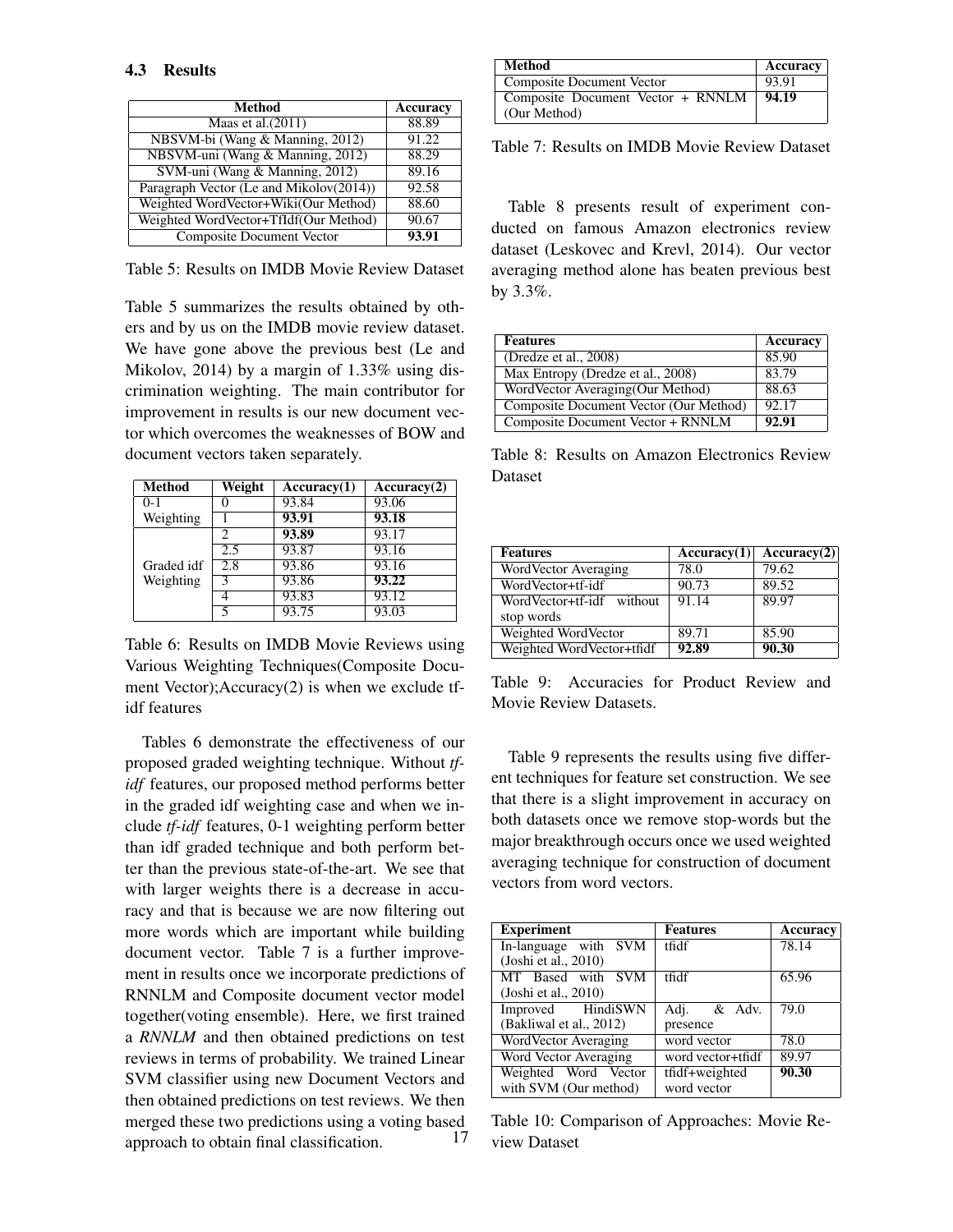| <b>Experiment</b>        | <b>Features</b>   | Accuracy |
|--------------------------|-------------------|----------|
| Subjective Lexicon (Bak- | Simple Scoring    | 79.03    |
| liwal et al., $2012$ )   |                   |          |
| Hindi-SWN Baseline       | Adj. & Adv.       | 69.30    |
| (Arora et al., 2013)     | presence          |          |
| Word Vector with SVM     | word vector+tfidf | 91.14    |
| Weighted Word Vector     | tfidf+weighted    | 92.89    |
| with SVM (Our method)    | word vector       |          |

Table 11: Comparison of Approaches: Product Review Dataset

Table 10 and 11 compares our best method with other methods which have performed well using techniques such as tf-idf, subjective lexicon, etc.

# 5 Conclusion

In this work we present an early experiment on the possibilities of distributional semantic models (word vectors) for low-resource, highly inflected languages such as Hindi. What is interesting is that our word vector averaging method along with tf-idf results in improvements of accuracy compared to existing state-of-the art methods for sentiment analysis in Hindi (from 80.2% to 90.3% on IITB Movie Review Dataset). Also from Table 1, we can see that paragraph vector proposed by (Le and Mikolov, 2014) doesn't perform well owing to the fact that the Hindi dataset just contains single sentences highlighting the weakness of this model. The size of the corpus is also small to learn paragraph vectors. Thus, our model overcomes these weaknesses with a better document representation. We observe that pruning high-frequency stop words improves the accuracy by around 0.45%. This is most likely because such words tend to occur in most of the documents and don't contribute to sentiment. For example, the word  $\sqrt{\text{Fe/H}}$  (Film) occurs in 139/252 documents in Movie Reviews(55.16%) and has little effect on sentiment. Similarly words such as सिद्धार्थ(Siddharth) occur in 2/252 documents in Movie Reviews(0.79%). These words don't provide much information.

We also see that when number of features accumulate to a large number than there are few redundant features creating noise in the representation of the text. We tried to reduce this noise by using feature variance techniques. The large increase in accuracy(around 11%) justifies our claim.

Before concluding, we return to the unexpectedly high improvement in accuracy achieved. One possibility we considered is that when the skipgrams are learned from the entire review corpus,  $\hat{1}^8$  incorporates some knowledge of the test data. But this seems unlikely since the difference in including this vs not including it, is not too significant. The best explanation may be that the earlier methods, which were all in some sense based on a sentiWordnet, and at that one that was initially translated from English, were essentially very weak. This is also clear in an analysis from (Bakliwal et al., 2012), which shows intern-annotator agreement on sentiment words are very poor (70%) - i.e. about 30% of these words have poor human agreement. Compared to this, the word vector model provides considerable power underlining the claim that distributional semantics is a topic worth exploring for Indian languages.

Our experiments on new dataset and existing datasets show that our method is competitive with existing methods including state-of-the-art. This new concept of document vectors can overcome the weaknesses of existing models which were either deficient in capturing syntactic or semantic properties of text. These models failed to incorporate contribution of each word while we have tapped this area and hence achieved state-of-the art results. The ensemble of RNNLM and Composite Document Vector has beaten state-of-the-art by a significant margin and has opened this area for future research. These models have the advantage that they don't require parsing at any step neither do they require a lot of heavy pre-processing. These tasks require a lot of extra effort and they slow the progress a lot.

## 6 Future Work

Distributional semantics approaches remain relatively under-explored for Indian languages, and our results suggest that there may be substantial benefits to exploring these approaches for Indian languages. While this work has focused on sentiment classification, it may also improve a range of tasks from verbal analogy tests to ontology learning, as has been reported for other languages. For future work, we can explore various compositional models - a) weighted average - where weights are determined based on cosine distances in vector space; b) weighted multiplicative models. Identifying morphological variants would be another direction to explore for better accuracy. With regard to sentiment analysis, the idea of aspect-based models (or part-based sentiment analysis), which looks into constituents in a document and classify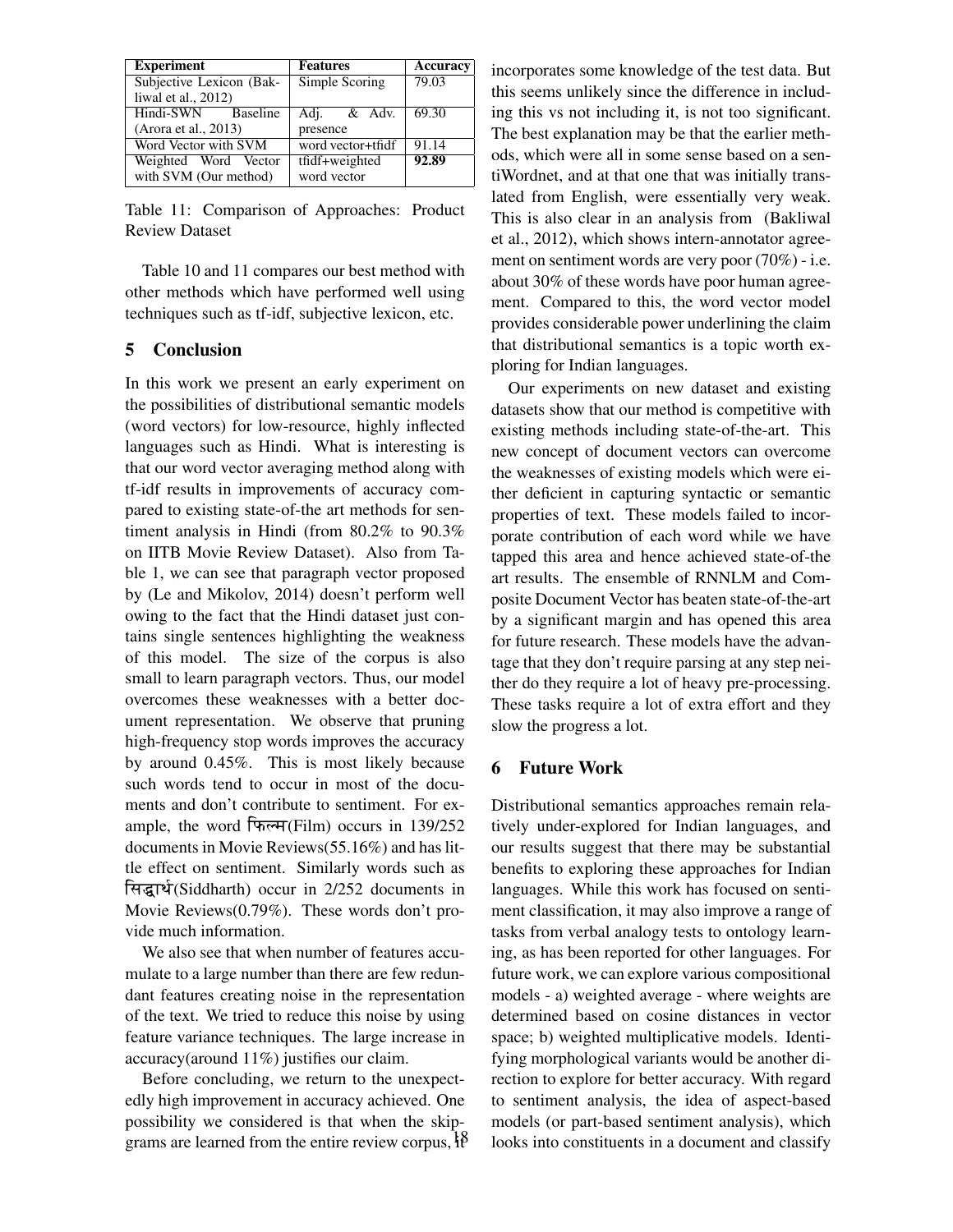their sentiment polarity separately, remains to be explored in Hindi.

In English, our Composite document vectors has led open a new area to look at where there can be many possible ensembles which may improve our work. Also, we could incorporate multiple word vectors here as well to distinguish between polysemous words. Another interesting and open area is to look at *Region of Importance* in NLP where we filter out sentiment oriented sentences and phrases from a unfocused corpus which contains text from various domains. The code and parameters are available at *github* for future research.

## **References**

- Akshat Bakliwal, Piyush Arora, and Vasudeva Varma. 2012. Hindi subjective lexicon: A lexical resource for hindi adjective polarity classification. In *Proceedings of the Eighth International Conference on Language Resources and Evaluation (LREC-2012)*. European Language Resources Association (ELRA).
- Marco Baroni, Raffaela Bernardi, and Roberto Zamparelli. 2014. Frege in space: A program of compositional distributional semantics. *Linguistic Issues in Language Technology*, 9.
- Yoshua Bengio, Rejean Ducharme, Pascal Vincent, and ´ Christian Janvin. 2003. A neural probabilistic language model. *The Journal of Machine Learning Research*, 3:1137–1155.
- William Blacoe and Mirella Lapata. 2012. A comparison of vector-based representations for semantic composition. In *Proceedings of the 2012 Joint Conference on Empirical Methods in Natural Language Processing and Computational Natural Language Learning*, pages 546–556. Association for Computational Linguistics.
- Ronan Collobert, Jason Weston, Léon Bottou, Michael Karlen, Koray Kavukcuoglu, and Pavel Kuksa. 2011. Natural language processing (almost) from scratch. *The Journal of Machine Learning Research*, 12:2493–2537.
- Mark Dredze, Koby Crammer, and Fernando Pereira. 2008. Confidence-weighted linear classification. In *Proceedings of the 25th international conference on Machine learning*, pages 264–271. ACM.
- Eric H. Huang, Richard Socher, Christopher D. Manning, and Andrew Y. Ng. 2012. Improving Word Representations via Global Context and Multiple Word Prototypes. In *Annual Meeting of the Association for Computational Linguistics (ACL)*.
- Rie Johnson and Tong Zhang. 2014. Effective use of word order for text categorization with

convolutional neural networks. *arXiv preprint arXiv:1412.1058*.

- Aditya Joshi, AR Balamurali, and Pushpak Bhattacharyya. 2010. A fall-back strategy for sentiment analysis in hindi: a case study.
- Thomas K Landauer and Susan T Dumais. 1997. A solution to plato's problem: The latent semantic analysis theory of acquisition, induction, and representation of knowledge. *Psychological review*, 104(2):211.
- Quoc V Le and Tomas Mikolov. 2014. Distributed representations of sentences and documents. *arXiv preprint arXiv:1405.4053*.
- Hai-Son Le, Ilya Oparin, Alexandre Allauzen, J Gauvain, and François Yvon. 2011. Structured output layer neural network language model. In *Acoustics, Speech and Signal Processing (ICASSP), 2011 IEEE International Conference on*, pages 5524– 5527. IEEE.
- Jure Leskovec and Andrej Krevl. 2014. SNAP Datasets: Stanford large network dataset collection. http://snap.stanford.edu/data.
- Yang Liu, Zhiyuan Liu, Tat-Seng Chua, and Maosong Sun. 2015. Topical word embeddings.
- B. K. Matilal. 2001. *The Word and The World India's contribution to the study of language*. Oxford Paperback, Delhi.
- Nishantha Medagoda, Subana Shanmuganathan, and Jacqueline Whalley. 2013. A comparative analysis of opinion mining and sentiment classification in non-english languages. In *Advances in ICT for Emerging Regions (ICTer), 2013 International Conference on*, pages 144–148. IEEE.
- Tomas Mikolov, Martin Karafiát, Lukas Burget, Jan Cernocky, and Sanjeev Khudanpur. 2010. Recurrent neural network based language model. In *IN-TERSPEECH 2010, 11th Annual Conference of the International Speech Communication Association, Makuhari, Chiba, Japan, September 26-30, 2010*, pages 1045–1048.
- Tomas Mikolov, Stefan Kombrink, Lukas Burget, Jan H Cernocky, and Sanjeev Khudanpur. 2011. Extensions of recurrent neural network language model. In *Acoustics, Speech and Signal Processing (ICASSP), 2011 IEEE International Conference on*, pages 5528–5531. IEEE.
- Tomas Mikolov, Kai Chen, Greg Corrado, and Jeffrey Dean. 2013a. Efficient estimation of word representations in vector space. *arXiv preprint arXiv:1301.3781*.
- Tomas Mikolov, Ilya Sutskever, Kai Chen, Greg S Corrado, and Jeff Dean. 2013b. Distributed representations of words and phrases and their compositionality. In *Advances in Neural Information Processing Systems*, pages 3111–3119.